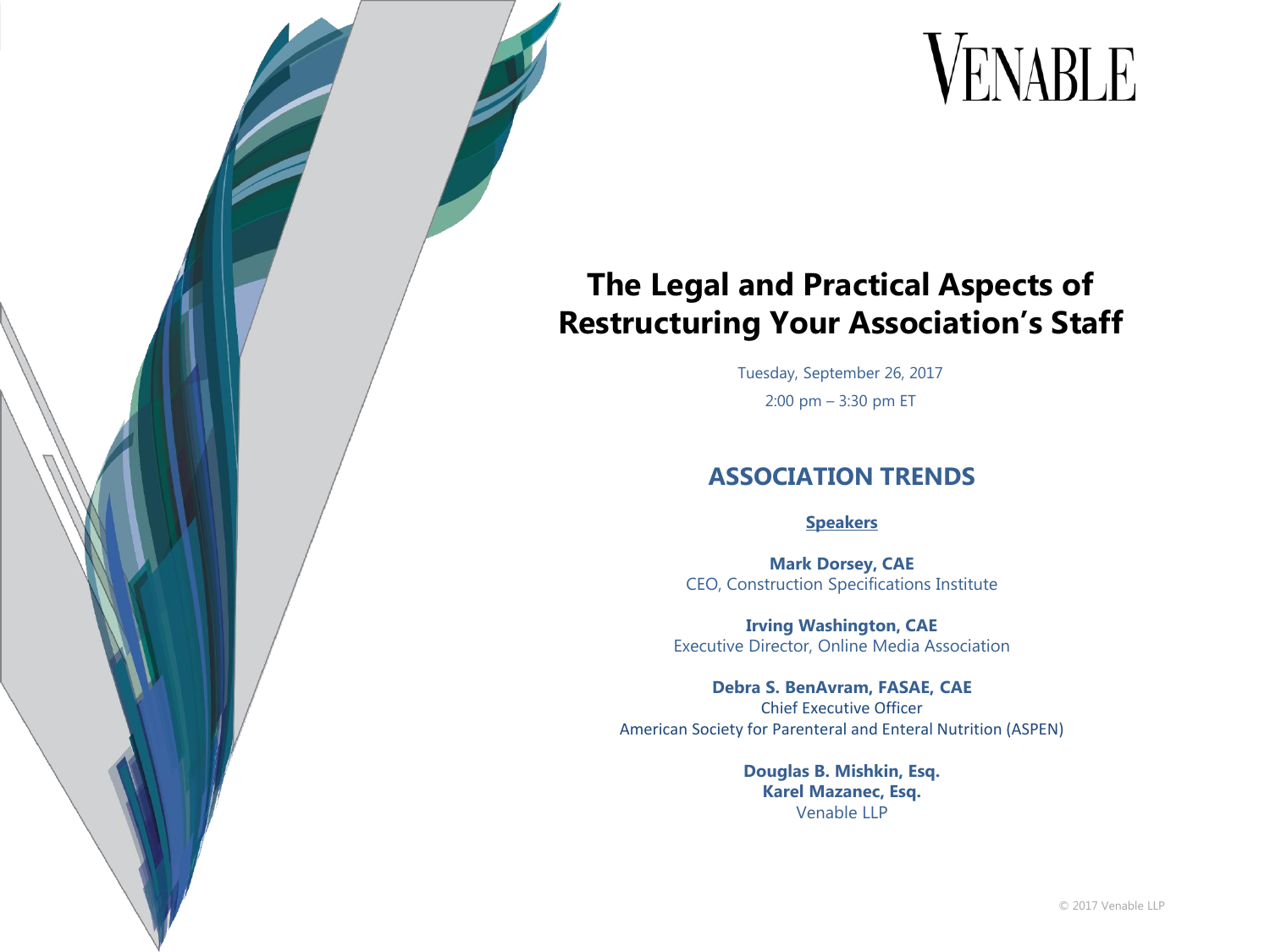## **Restructuring Your Staff**

- Internal and External Components
	- Growing
	- Contracting
	- Adding and Letting People Go
	- Employees and Contractors

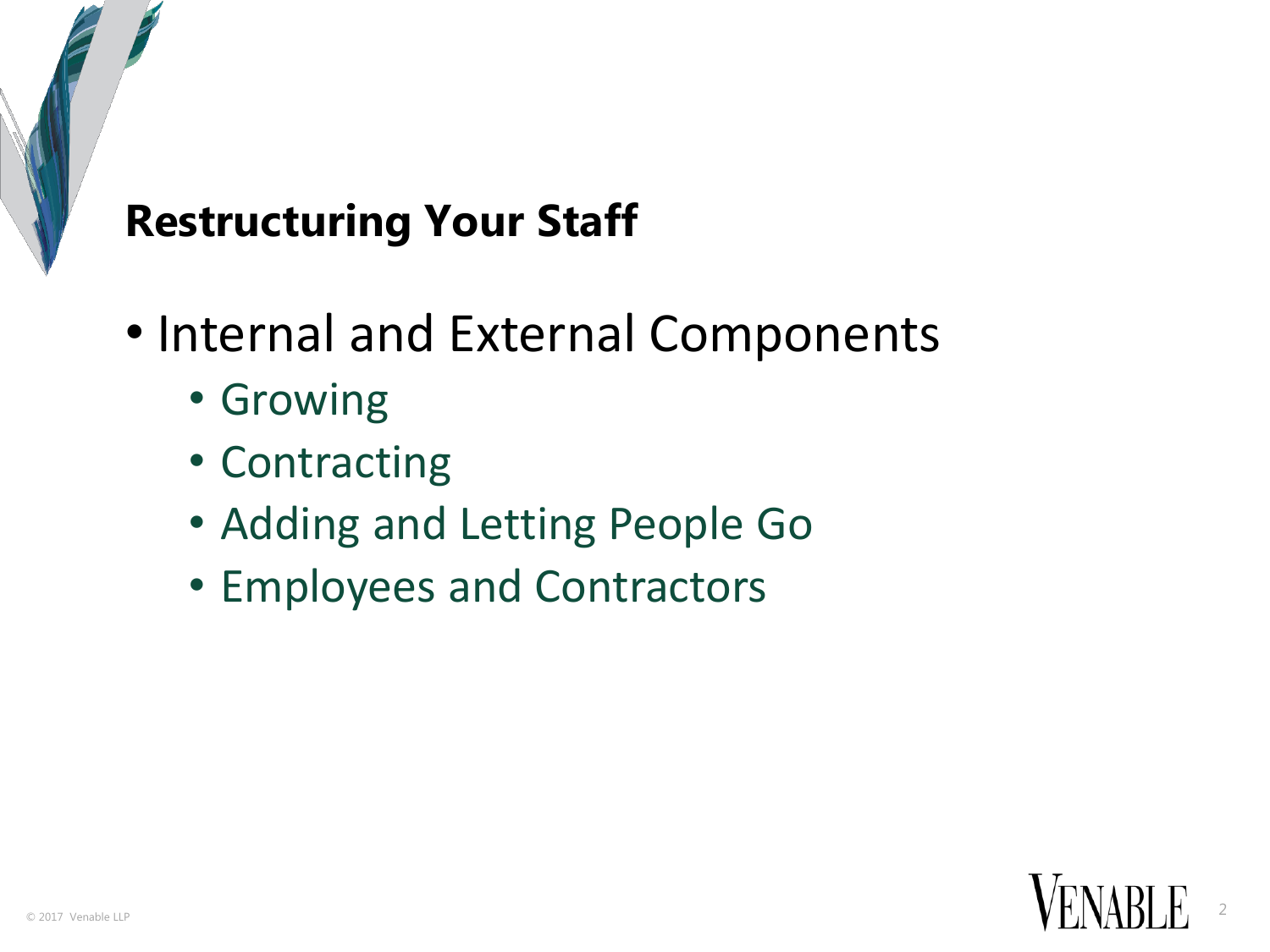## **Restructuring and The Legal Issues: What Are You Doing and Who Are You Talking To?**

- Restructuring/Reorganization/Layoff/Termination
- How to make the decision
	- Communicating with your lawyer and the attorney-client privilege
	- The discoverability problem: "everything you say and everything you write"

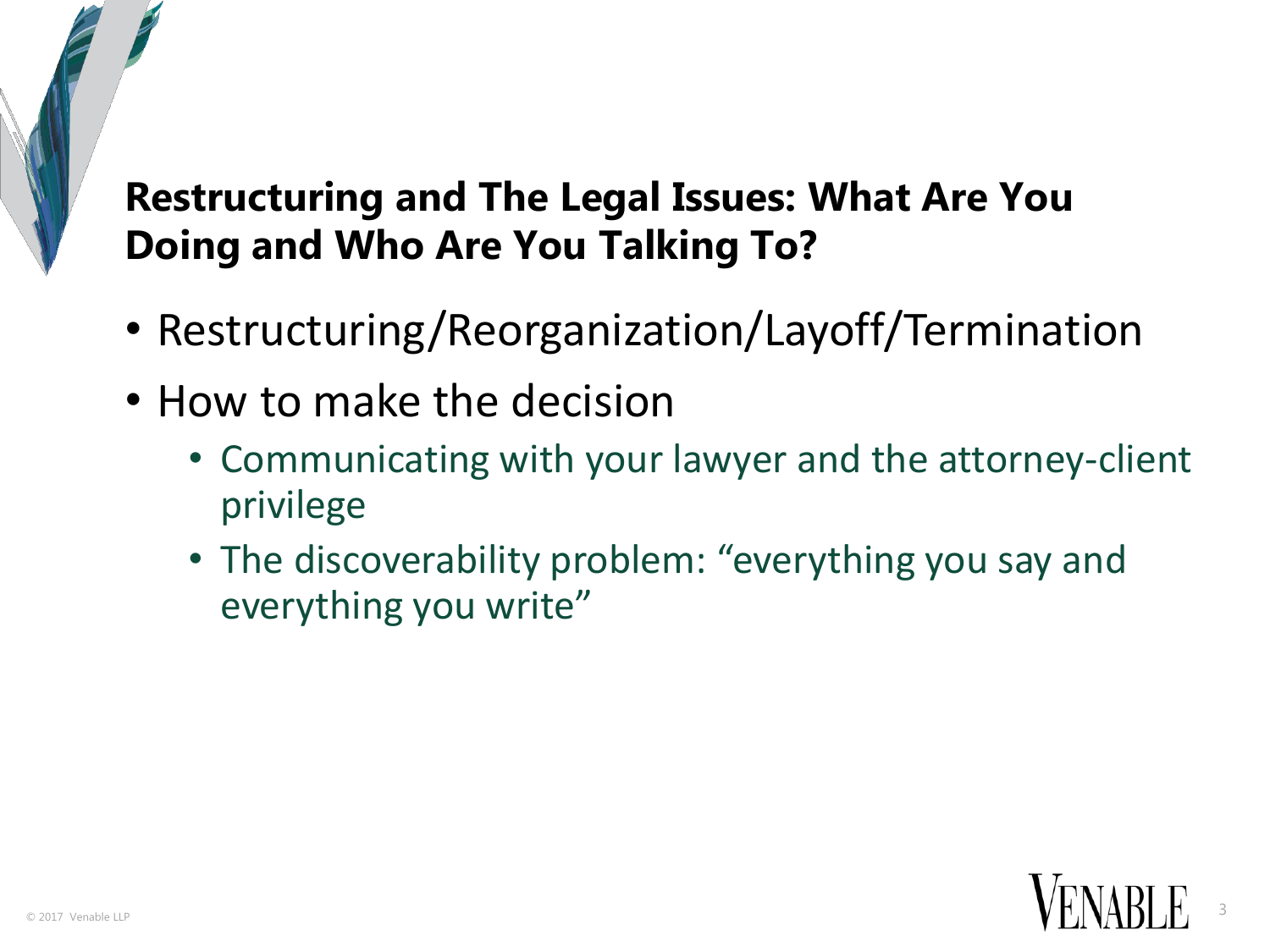## **Restructuring and The Legal Issues: Contractors vs. Employees**

- The built-in tension
	- Contractors are part of your culture
	- Contractors looking like employees
- The distinction between contractors and employees
	- Employers tell employees when, where and how to work
	- Employees perform an "integral part" of the business
	- Contractors generally get paid per project
	- Contractors generally work for others
	- Independent Contractor Agreements
- When you get it wrong: the potential liability

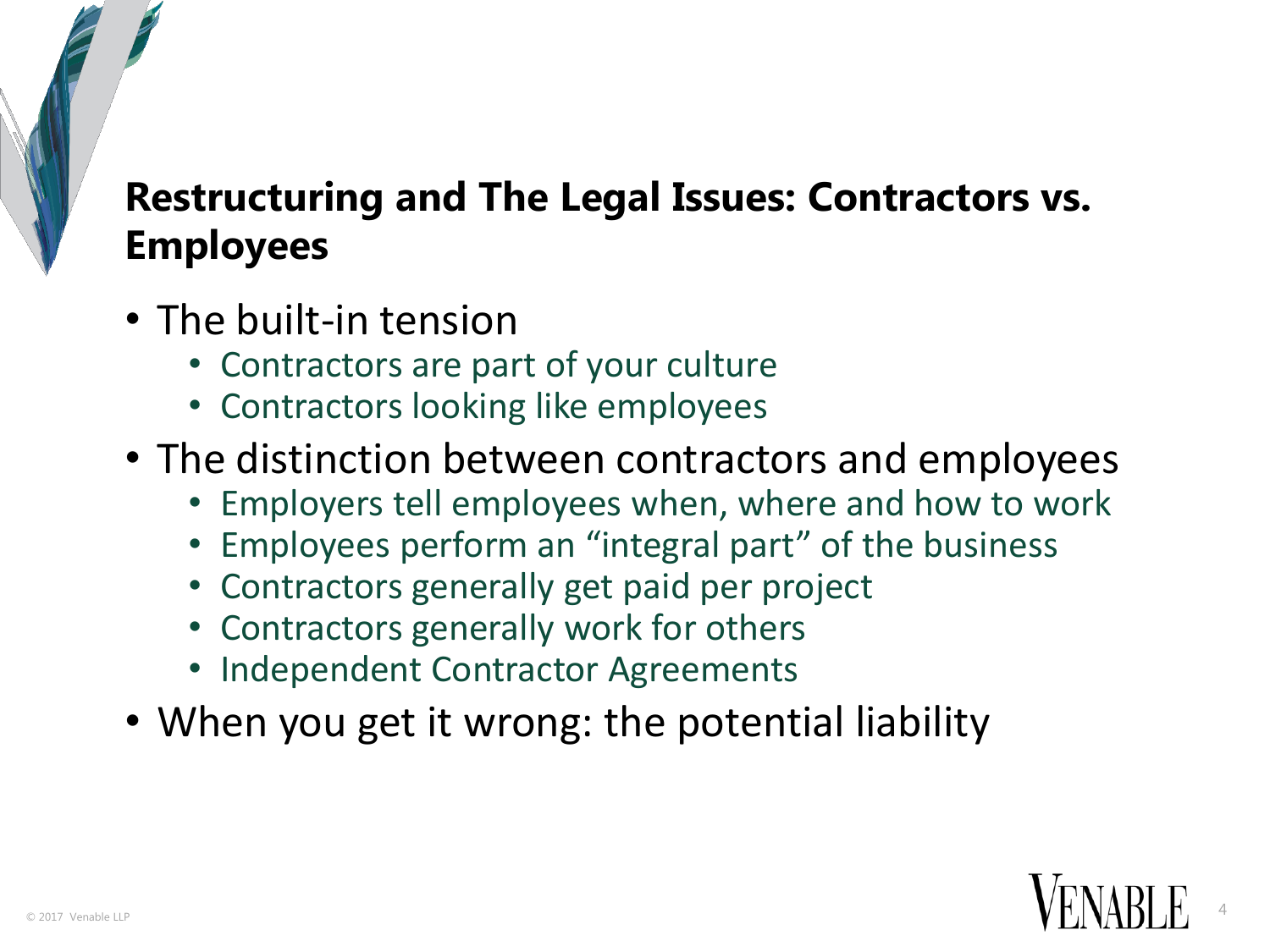## **Restructuring and The Legal Issues: Discrimination, Retaliation, Contracts, WARN**

- Disparate impact on protected categories
- Retaliation
- Contractual Issues
	- Oral promise?
	- Written agreements?
- WARN Act
	- Federal: employers with 100+ employees 60 day notice
	- 18 States (including Maryland)

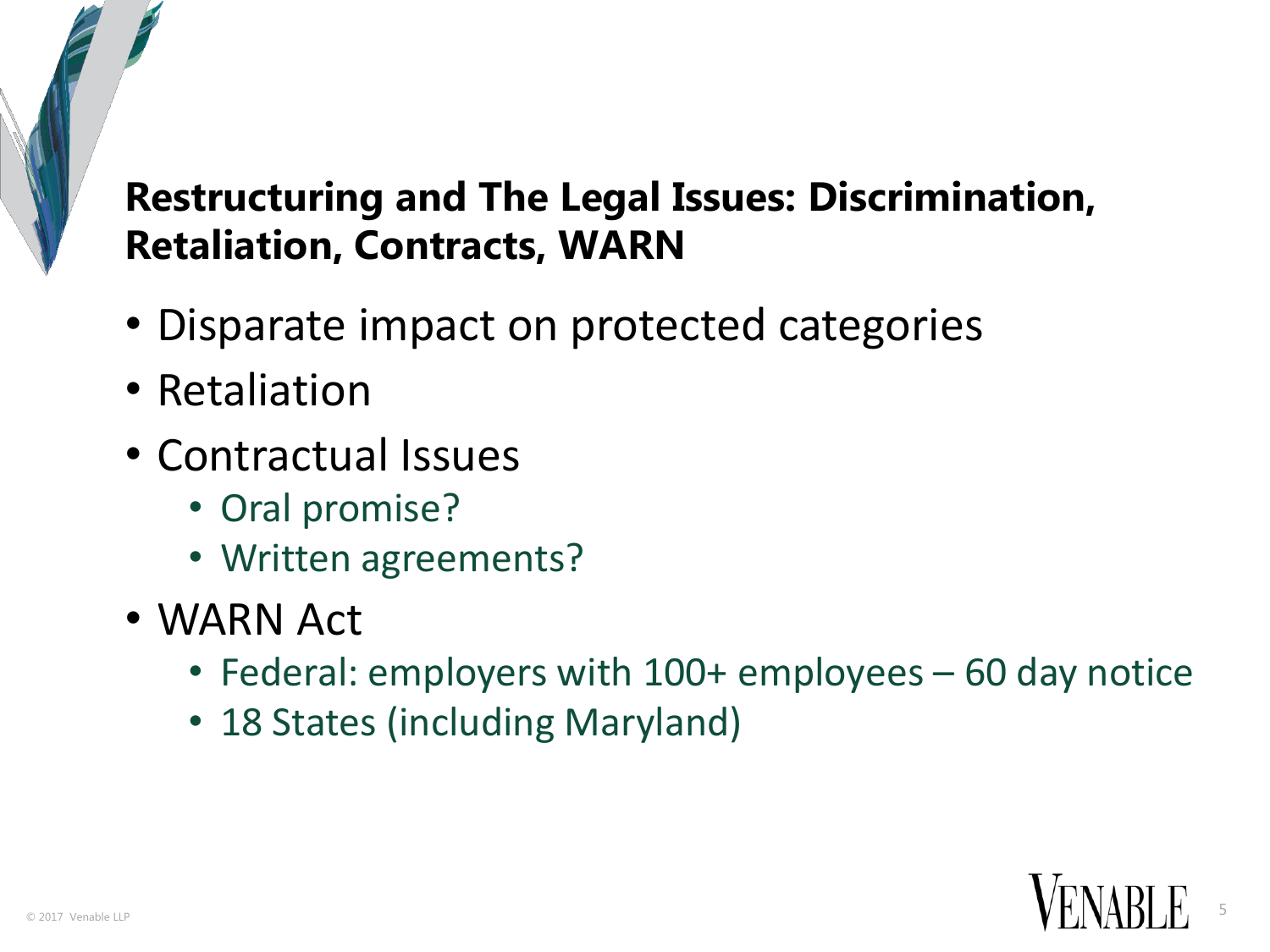#### **Restructuring and The Legal Issues: Documents to Review**

- Performance Evaluations
- Employment Agreements
- Other agreements with post-employment restrictions

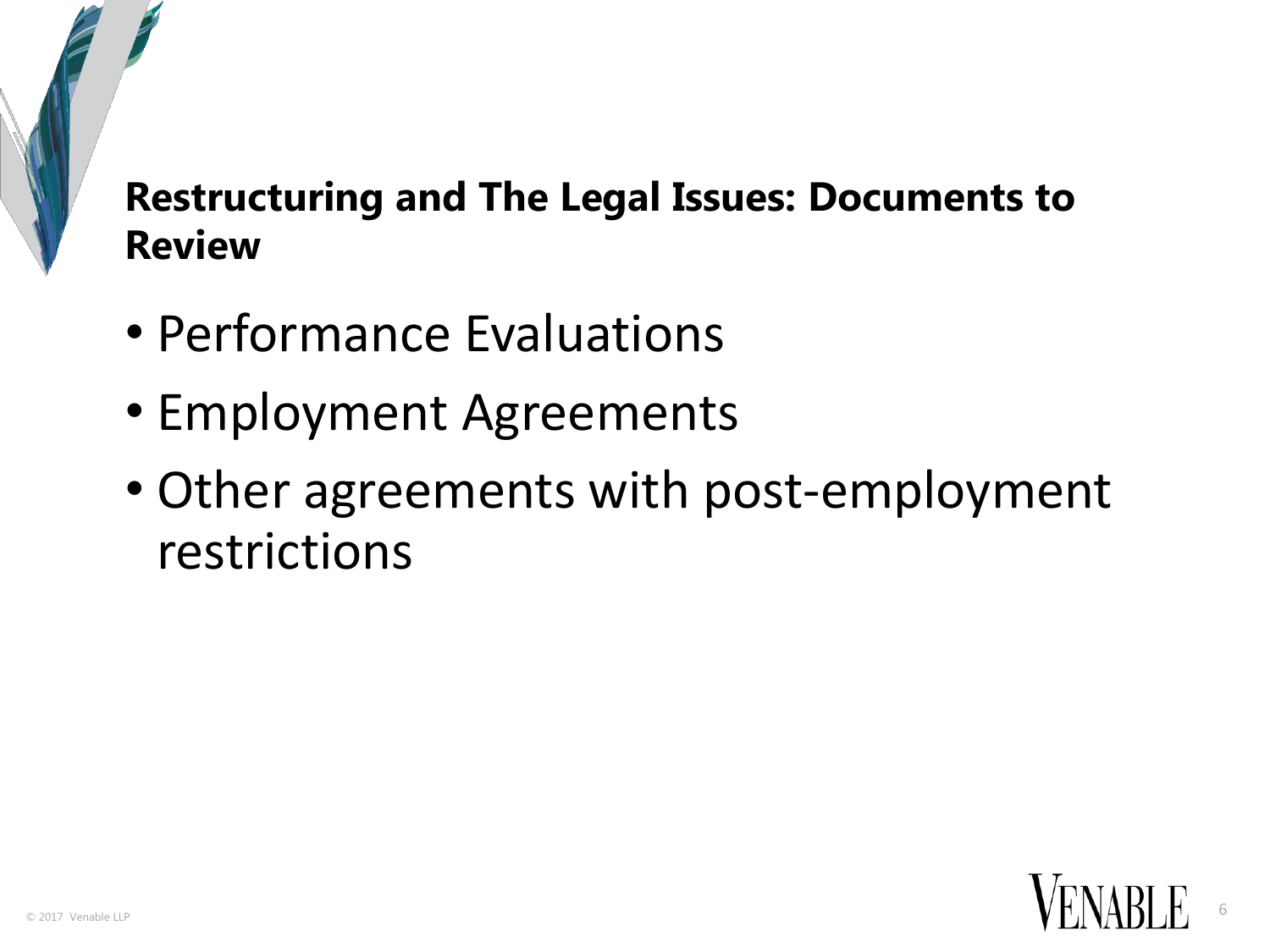## **Restructuring and The Legal Issues: Documents to Prepare**

- Separation Agreement
	- OWBPA "decisional unit" analysis
- Notices regarding benefits
- Return of IP and Association property
- Internal and External Messaging
	- Board
	- Staff
	- Vendors
	- Members
	- Press